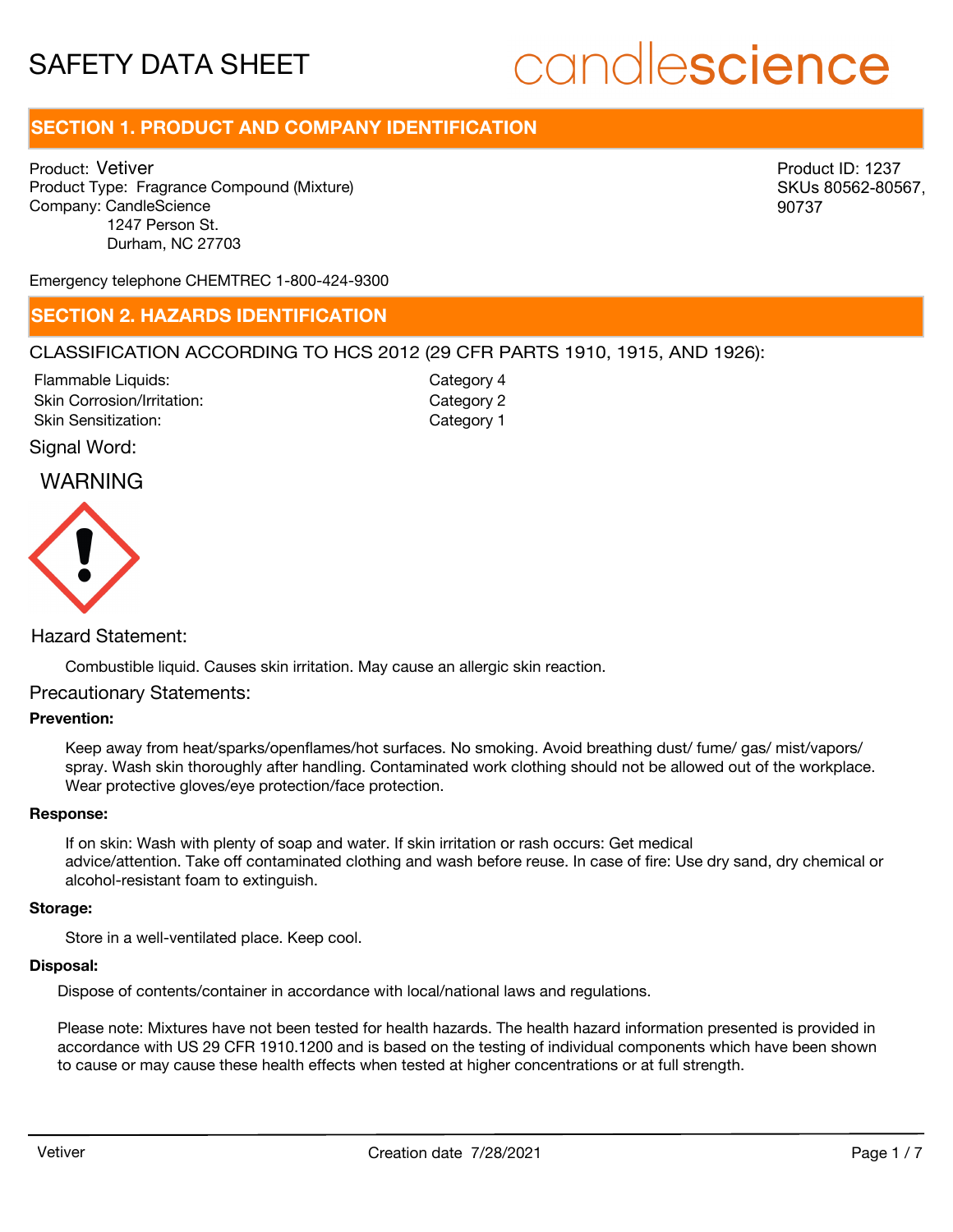# candlescience

# **SECTION 3. COMPOSITION/INFORMATION ON INGREDIENT**

| Hazardous components                   | CAS No.    | Weight %  |
|----------------------------------------|------------|-----------|
| Aliphatic ketones                      | Aliphatic  | $10 - 20$ |
| Linalool                               | 78-70-6    | 1 - 10    |
| 1,1-dimethoxy-2,2,5-trimethyl-4-hexene | 67674-46-8 | 1 - 10    |
| Linalyl acetate                        | 115-95-7   | 1 - 10    |
| dl-Citronellol                         | 106-22-9   | 1 - 10    |

# **SECTION 4. FIRST AID MEASURES**

## Inhalation:

Consult physician or poison control center.

# Skin contact:

Rinse immediately with plenty of water for at least 15 minutes. If skin irritation occurs, seek medical advice/attention. Remove contaminated clothing and shoes. Immediately seek medical attention if chemical entered ear canal. When symptoms persist or in all cases of doubt seek medical advice.

## Eye contact:

Remove contact lenses. Immediately flush eyes for at least 15 minutes. Get medical attention

# Ingestion:

Do not induce vomiting. Immediately consult poison control center or physician.

## Most important symptoms:

Causes skin irritation. May cause an allergic skin reaction.

Indication of immediate medical attention:

N/A

General information:

N/A

# **SECTION 5. FIREFIGHTING MEASURES**

## Suitable extinguishing media:

Foam, carbon dioxide, or dry chemical.

# Unsuitable extinguishing media:

Avoid use of water in extinguishing fires.

# Specific hazards:

During fire, gases hazardous to health may be formed. Do not allow run-off from fire fighting to enter drains or water courses.

# Special fire fighting procedures: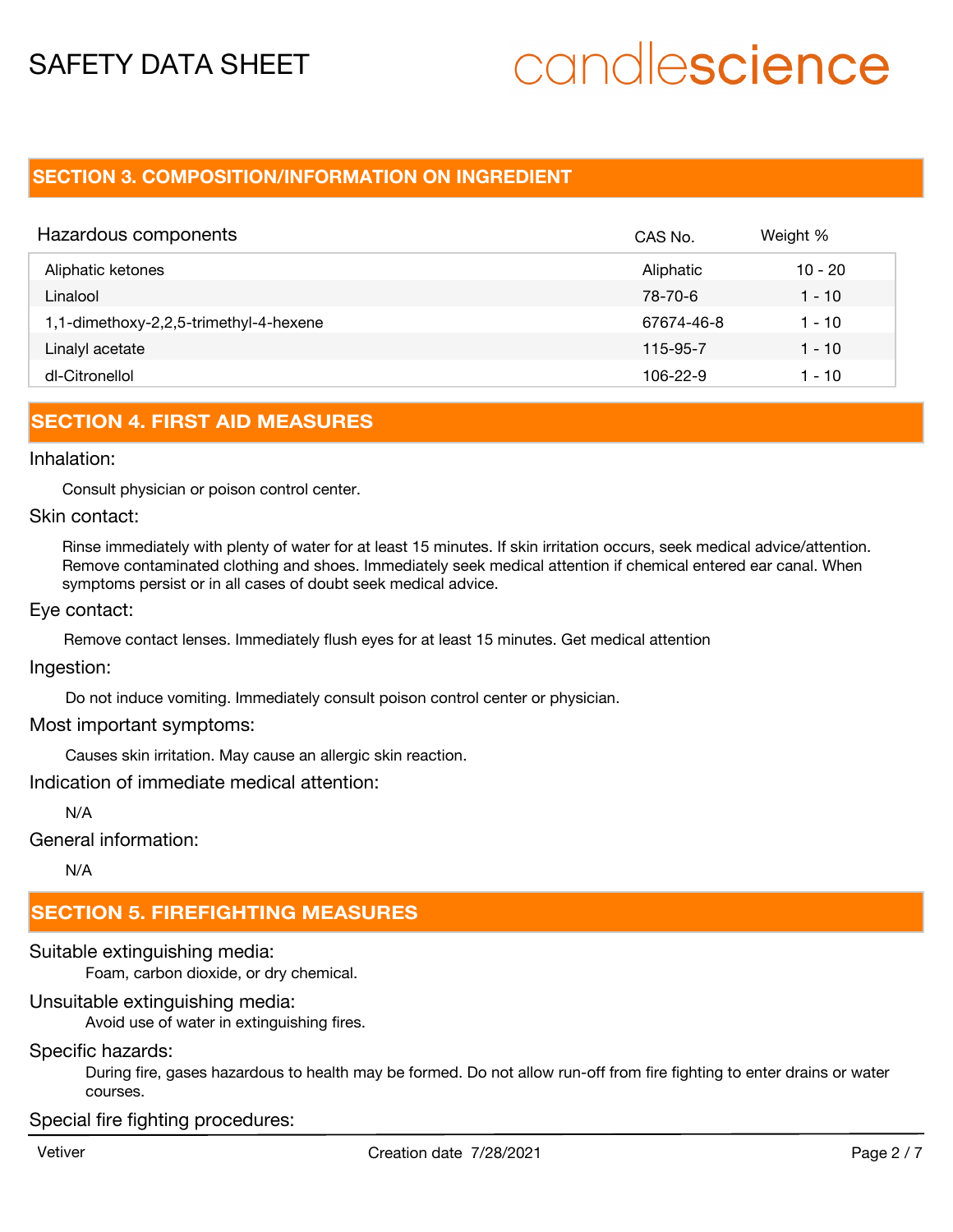# candlescience

Wear self-contained breathing apparatus for firefighting. Move containers from fire area if it can be done safely. Use water spray jet to protect personnel and to cool endangered containers.

# **SECTION 6. ACCIDENTAL RELEASE MEASURES**

# Personal precautions, protective equipment and emergency procedures:

Evacuate personnel to safe areas. Remove all sources of ignition. Ensure adequate ventilation. Keep people away from and upwind of spill/leak. Wear appropriate protective equipment and clothing during clean-up.

# Environmental precautions:

Do not allow to enter into soil/subsoil. Do not allow to enter into surface water or drains. Dispose of in accordance with local regulations. Local authorities should be advised if significant spillage cannot be contained.

# Methods and materials for containment and cleaning up:

Soak up with inert absorbent material (e.g. sand, silica gel, vermiculite). Keep in suitable and closed containers for disposal. Clean contaminated floors and objects thoroughly while observing environmental regulations.

# **SECTION 7. HANDLING AND STORAGE**

# Precautions for safe handling:

Avoid contact with skin and eyes. Avoid prolonged inhalation of vapors. Wash hands and other exposed areas with mild soap and water before eating, drinking or smoking and when leaving work. Handle in accordance with good industrial hygiene and safety practices.

# Conditions for safe storage, including any incompatibilities:

Store in tightly closed and upright container in a cool, dry, ventilated area. Store away from light, heat, and sources of ianition.

# **SECTION 8. EXPOSURE CONTROLS/PERSONAL PROTECTION**

# Exposure Guidelines:

ACGIH: dl-Citronellol (CAS 106-22-9) TWA 5 ppm

# Appropriate Engineering Controls:

# **Ventilation:**

Use engineering controls to maintain airborne levels below exposure limit requirements or guidelines. If there are no applicable exposure limit requirements or guidelines, use only with adequate ventilation. Local exhaust ventilation may be necessary for some operations.

# Personal Protective Equipment:

## **Eye protection:**

Ensure that eyewash stations and safety showers are close to the workstation location. Chemical resistant goggles must be worn.

## **Hand protection:**

Wear chemical resistant gloves suitable for this material as determined by a hazard assessment. Gloves should be discarded and replaced if there is any indication of degradation or chemical breakthrough.

# **Skin and body protection:**

Wear protective clothing suitable for this material as determined by a hazard assessment.

## **Respiratory protection:**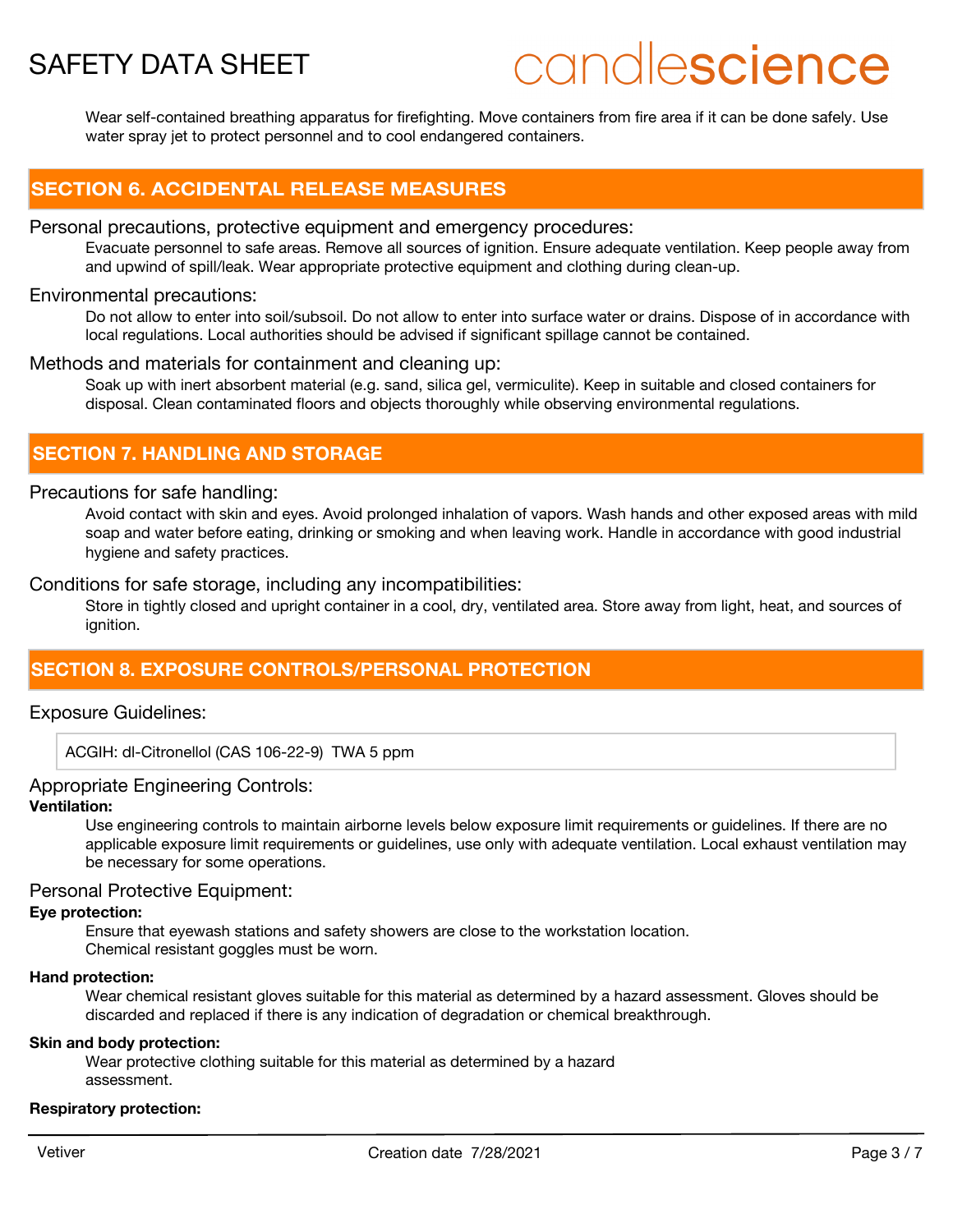# candlescience

Respiratory protection should be worn when workplace exposures exceed exposure limit requirements or guidelines. If there are no applicable exposure limits or guidelines, use an approved respirator where there is a potential for adverse effects, including but not limited to respiratory irritation or odor, where indicated or required by the exposure assessment. Selection of air-purifying or positive-pressure supplied air will depend on the results of the exposure assessment which includes an evaluation of the specific operations and the actual or potential airborne concentrations. The type of cartridge or filter to be used must be selected and approved for the chemical, class, or classes of chemicals likely to be encountered in the workplace. For emergency conditions, use an approved positive-pressure self-contained breathing apparatus.

## **General hygiene considerations:**

Handle in accordance with good industrial hygiene and safety practice. Remove contaminated clothing and protective equipment before entering eating areas. Wash hands before breaks and immediately after handling the product.

# **SECTION 9. PHYSICAL AND CHEMICAL PROPERTIES**

| Appearance:                                          | Liquid                            |  |  |  |
|------------------------------------------------------|-----------------------------------|--|--|--|
| Color:                                               | Colorless to very slightly yellow |  |  |  |
| Odor:                                                | Characteristic                    |  |  |  |
| Odor threshold:                                      | N/A                               |  |  |  |
| pH:                                                  | N/A                               |  |  |  |
| Melting point:                                       | N/A                               |  |  |  |
| Boiling point:                                       | N/A                               |  |  |  |
| Flashpoint:                                          | 76 °C<br>$\circ$ F<br>169         |  |  |  |
| Evaporation Rate (Butyl Acetate $= 1$ ):<br>N/A      |                                   |  |  |  |
| Flammability (solid, gas):                           | N/A                               |  |  |  |
| Upper lower flammability or explosive limits:<br>N/A |                                   |  |  |  |
| Vapor density (Air=1):                               | N/A                               |  |  |  |
| Vapor pressure:                                      | 0.014 hPa at 68 °F (20 °C)        |  |  |  |
| Specific gravity (H2O=1):                            | 0.89139                           |  |  |  |
| Solubility in water:                                 | N/A                               |  |  |  |
| Solubility in other solvents:                        | N/A                               |  |  |  |
| Partition coefficient: n-octanol/water:              | N/A                               |  |  |  |
| Auto-ignition temperature:                           | N/A                               |  |  |  |
| Decomposition temperature:                           | N/A                               |  |  |  |
| Kinematic viscosity:                                 | N/A                               |  |  |  |
| Dynamic viscosity:                                   | N/A                               |  |  |  |
| Explosive properties:                                | N/A                               |  |  |  |
| Oxidizing properties:                                | N/A                               |  |  |  |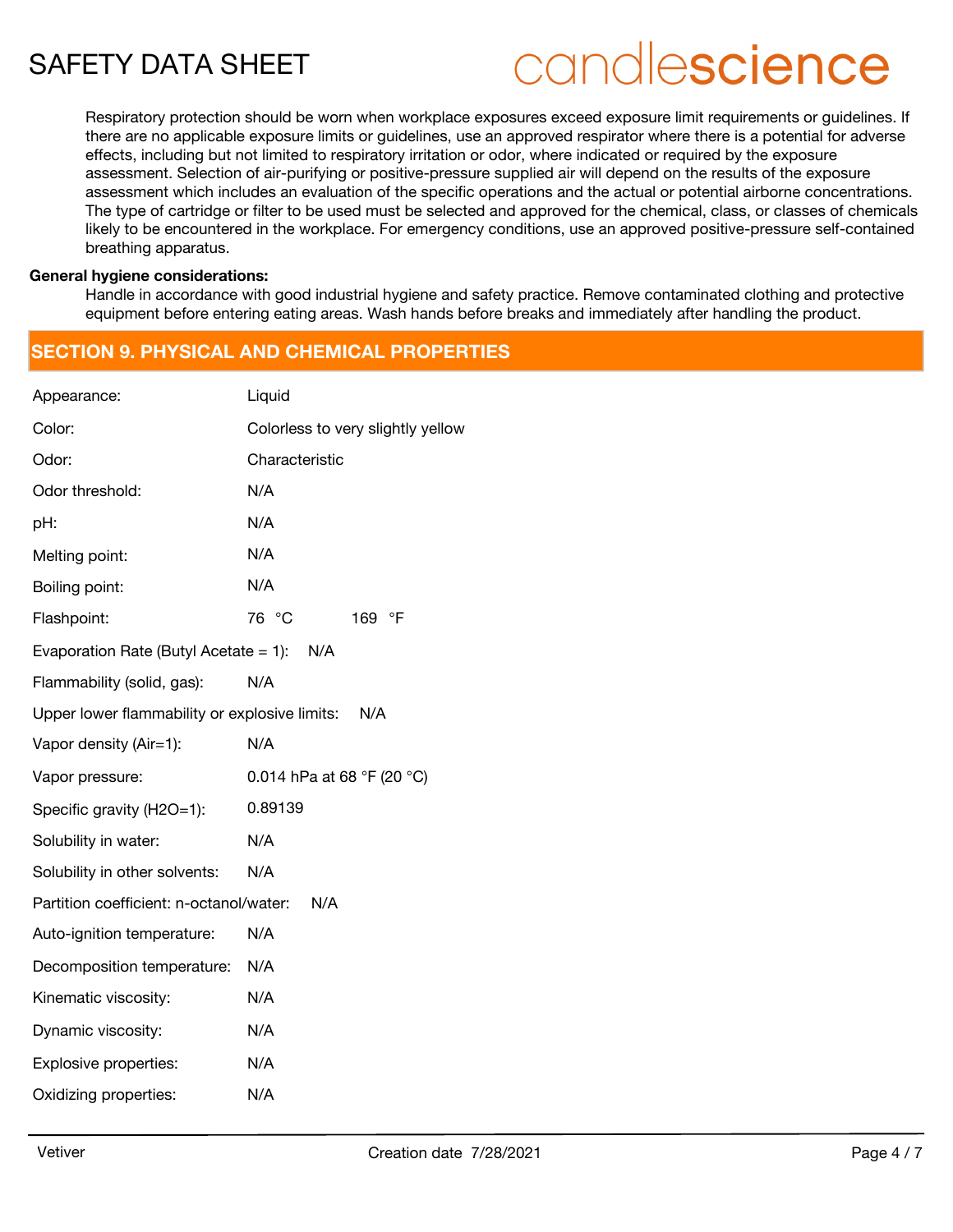# candlescience

Refractive index: N/A

# **SECTION 10. STABILITY AND REACTIVITY**

# **Chemical stability:**

The product is stable and non-reactive under normal conditions of use, storage and transport.

# **Possibility of hazardous reactions:**

Material is stable under normal conditions.

### **Conditions to avoid:**

Heat, flames and sparks. Temperature extremes and direct sunlight.

### **Incompatible materials:**

Strong oxidizing agents. Strong acids. Strong Bases.

### **Hazardous decomposition products:**

No hazardous decomposition products are known.

# **SECTION 11. TOXICOLOGICAL INFORMATION**

## **Acute oral toxicity:**

N/A

## **Acute dermal toxicity:**

N/A

## **Acute inhalation toxicity:**

N/A

# **Skin corrosion/irritation:**

N/A

## **Serious eye damage/eye irritation:**

Vapors may cause irritation to the eyes, respiratory system and the skin.

## **Respiratory or skin sensitization:**

Causes sensitization.

### **Mutagenicity:**

N/A

#### **Reproductive toxicity:**

N/A

## **Carcinogenicity:**

N/A

Please note: Mixtures have not been tested for health hazards. The health hazard information presented is provided in accordance with US 29 CFR 1910.1200 and is based on the testing of individual components which have been shown to cause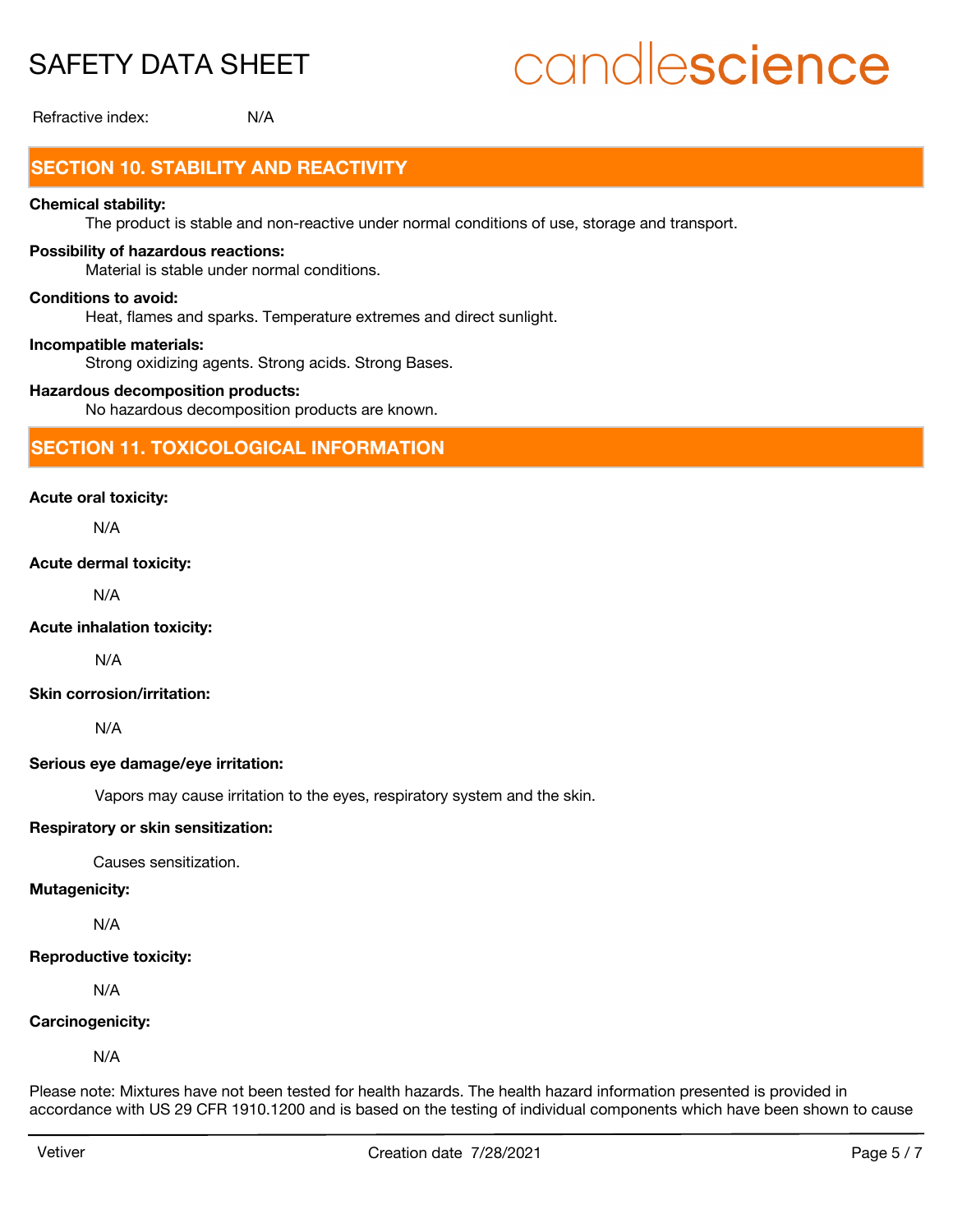# candlescience

or may cause these health effects when tested at higher concentrations or at full strength.

# **SECTION 12. ECOLOGICAL INFORMATION**

#### **Ecotoxicity:**

N/A

**Persistence and Degradability:**

N/A

### **Bioaccumulation:**

N/A

### **Other Adverse Effects:**

N/A

# **SECTION 13. DISPOSAL CONSIDERATIONS**

#### **Disposal instructions:**

Collect and reclaim or dispose in sealed containers at licensed waste disposal site. Do not allow this material to drain into sewers/water supplies. Do not contaminate ponds, waterways or ditches with chemical or used container. Dispose of contents/container in accordance with local/regional/national/international regulations.

#### **Local disposal regulations:**

Dispose in accordance with all applicable regulations.

### **Hazardous waste code:**

The waste code should be assigned in discussion between the user, the producer and the waste disposal company.

### **Waste from residues/unused products:**

Dispose of in accordance with local regulations. Empty containers or liners may retain some product residues. This material and its container must be disposed of in a safe manner.

## **Contaminated packaging:**

Since emptied containers may retain product residue, follow label warnings even after container is emptied. Empty containers should be taken to an approved waste handling site for recycling or disposal.

# **SECTION 14. TRANSPORT INFORMATION**

| <b>IATA UN Number:</b>               | Not regulated as dangerous goods. |
|--------------------------------------|-----------------------------------|
| <b>IATA UN Proper Shipping Name:</b> | N/A                               |
| <b>IATA Transport Hazard Class:</b>  | N/A                               |
| <b>IATA Packing group:</b>           | N/A                               |
| <b>IATA Environmental Hazards:</b>   | N/A                               |
| <b>IATA ERG Codes:</b>               | N/A                               |
| <b>IATA Special Precautions:</b>     | N/A                               |
| <b>IATA Other Information:</b>       | N/A                               |
| <b>IMDG UN Number:</b>               | Not regulated as dangerous goods. |
| <b>IMDG UN Proper Shipping Name:</b> | N/A                               |